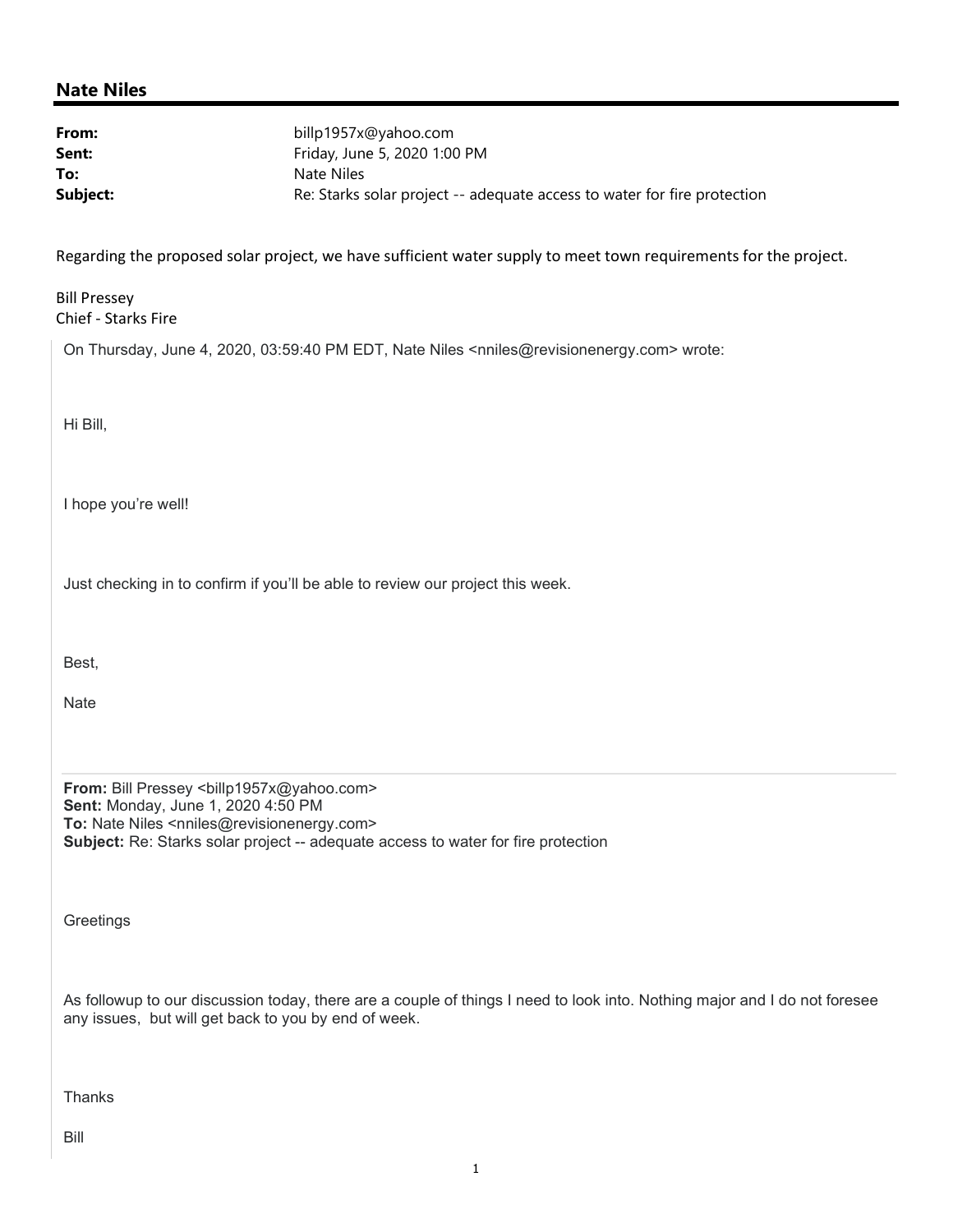On Monday, June 1, 2020, 07:55:49 AM EDT, Nate Niles <nniles@revisionenergy.com> wrote:

Hi Bill,

I hope you had a great weekend. Writing a quick note to see if you had any questions, and to see if you could write back today with confirmation (we're shooting to submit to the planning board by the end of the day).

Best,

Nate

From: Nate Niles Sent: Friday, May 29, 2020 1:04 PM To: billp1957x@yahoo.com Cc: Jordan Betts <jbetts@wishcamper.com> Subject: Starks solar project -- adequate access to water for fire protection

Hi Chief Pressey,

As discussed, we are submitting a site plan review application to the Town of Starks for an ~11 acre solar array. Please find our site plans attached.

As part of the application, we're required to provide written confirmation from you that there is adequate access to water at the project site for fire protection. Based on our discussion last week, it sounds like the Town trucks in water for fires, so I wouldn't expect there would be an issue there – our array will be served by a gravel access road designed to accommodate emergency vehicles.

Would you mind reviewing the site plans, and if all looks OK, confirming that there is adequate access to water?